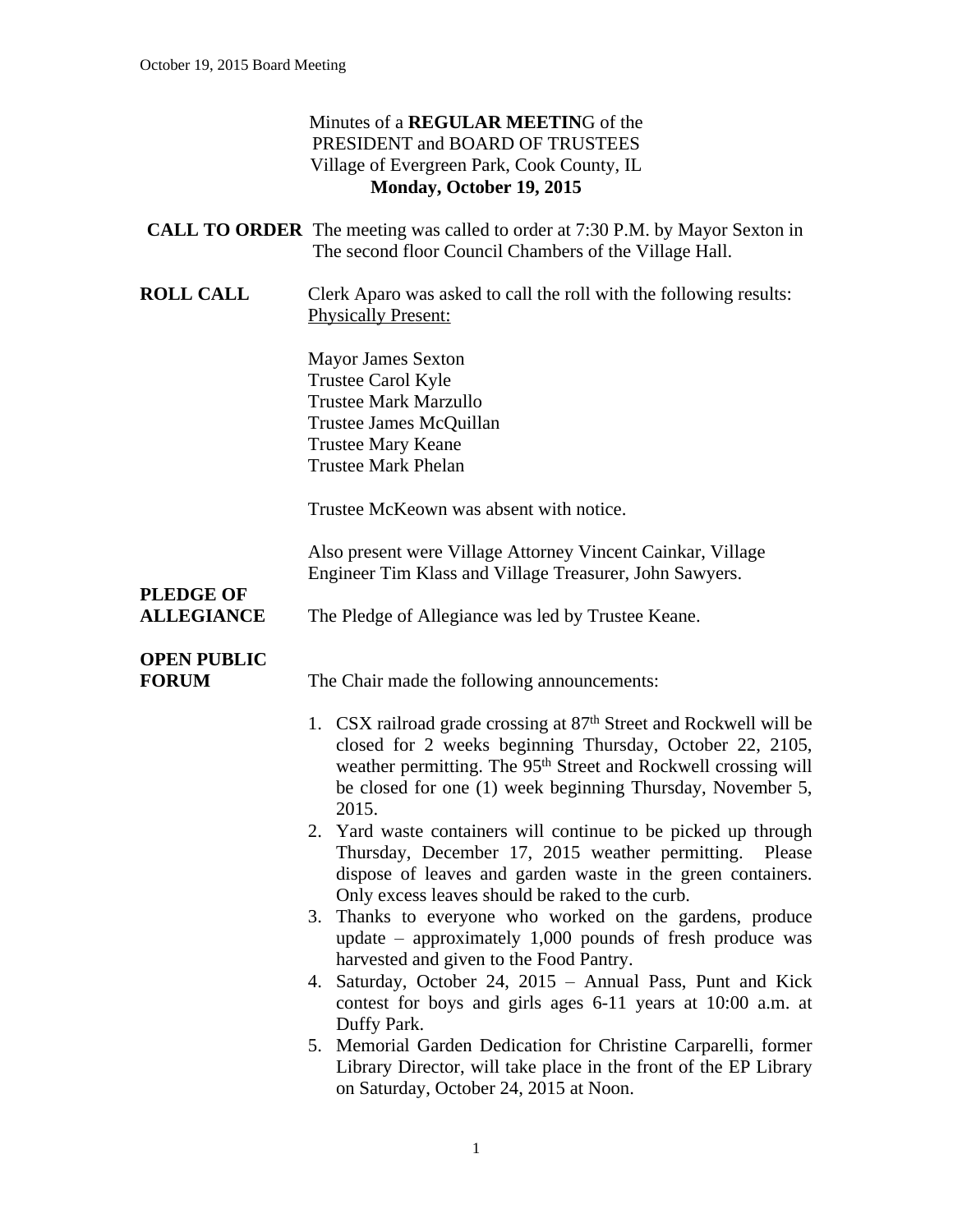- 6. Annual Halloween Parade is Friday, October 30, 2015 at the Community Center from 6:00 pm to 7 pm.
- 7. Farmers Market continues on Thursdays from 7 am to 1 pm through October 29, 2015.
- 8. The Annual appreciation luncheon for Office of Citizens Services volunteers will take place on Thursday, November 5, 2015 at the Senior Center.
- 9. The Annual Pumpkin Smash will be held on Saturday November 7, from 10 – noon at the Community Center.
- 10. The Village Hall will be closed on Wednesday, November 11, 2015 in observance of Veterans Day.
- **11.** Halloween trick or treat hours are Saturday, October 31, 2015 from 2:00 p.m. to 6 p.m. until 6:00 pm.

# **OPEN PUBLIC**

**AUDIENCE** Mr. Reid Nuttal, owner of Cool Vapors in Evergreen Park, implored everyone to contact our Cook County Commissioners, John Daley and Stanley Moore to express opposition to the proposed increase tax on e-vape liquids of 20 cents per milliliter. He added this would increase the current price from \$18.00 per bottle to \$24.00 per bottle. Trustee Phelan noted the City of Chicago is also raising exorbitant taxes on the liquid vapors.

> Mr. Pete Zic, 9200 Block of Albany questioned the status of the vacant Walgreen's on 95<sup>th</sup> Street. The Chair responded he has met with prospective tenants but they are not a good fit for the property. Mr. Zic also asked if the recent concert by Perry Danos at the Park could be held inside at the high school. The Chair responded it is a great venue and it will be an annual outdoor event and could be moved to a date in September.

### **REGULAR**

**AGENDA** Motion by Trustee Phelan second by Trustee Kyle to waive the reading and approve the minutes of the October 5, 2015 Regular Meeting of the President and Board of Trustees and approved as presented was passed by unanimous voice vote and so ordered by the Chair.

### **RESOLUTION NO. 24-2015**

Motion by Trustee Marzullo second by Trustee McQuillan, to approve request from the chair to approve **Resolution No. 24-2015** with expenditures of the General Corporate Fund of \$ 282,595.92 and the Sewer and Water Fund in the amount of \$ 224,959.10 and the 95th Street TIF Fund \$ 7,719.23 and the Capital Improvement Fund, \$ 177,852.74 and the Street Bond Fund, \$ 25,640.00 for a total of \$ 718,766.99. Upon roll call, voting YES: Trustees Kyle,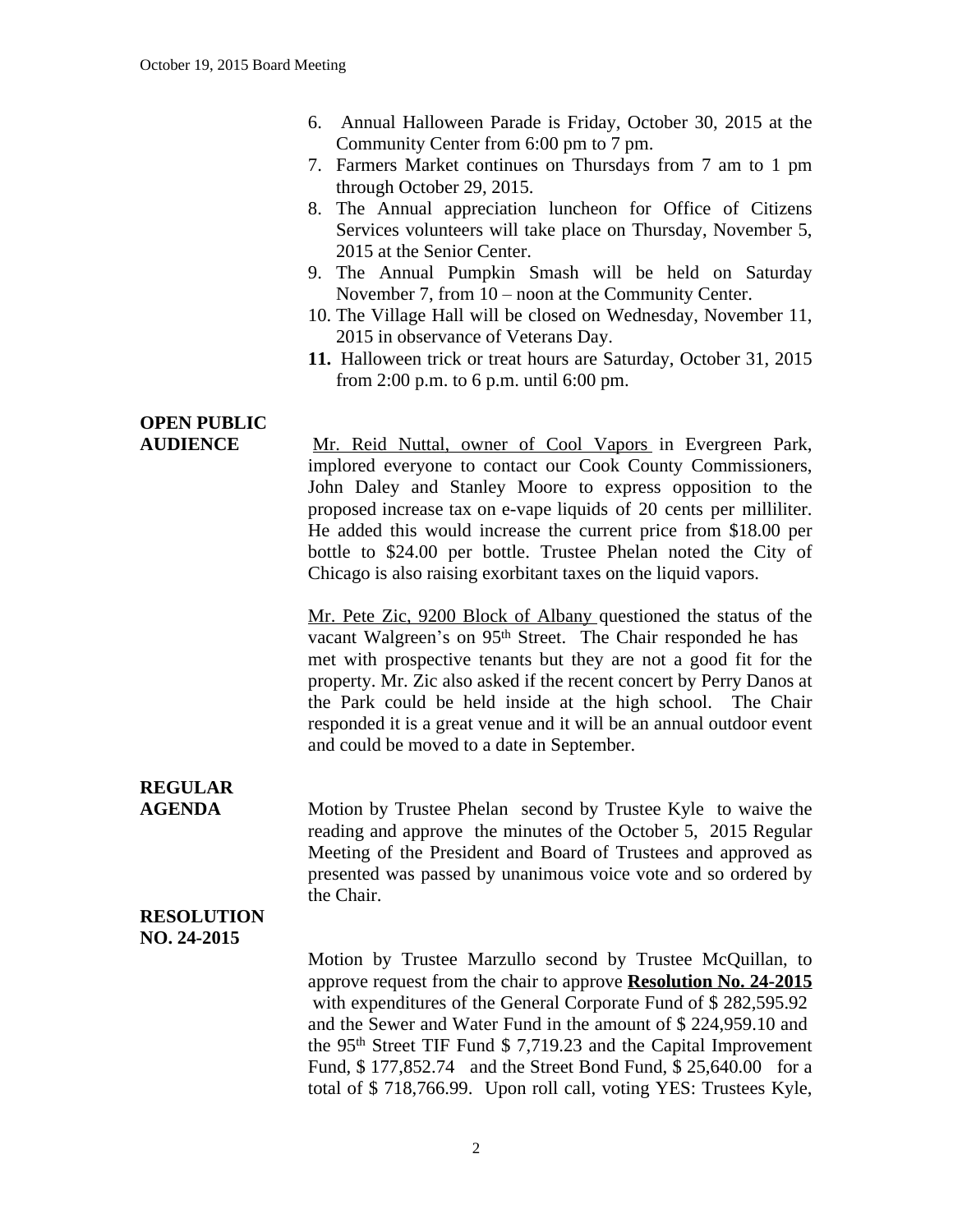Marzullo, McQuillan, Keane, and Phelan; voting NO: NONE. The motion was passed and so ordered by the Chair.

## **RESOLUTION**

**NO. 25-2015** Motion by Trustee Marzullo second by Trustee Phelan to approve the request from the Chair to approve **Resolution NO. 25-2015** and finalize fiscal year 2015. The amounts will be reported at the next Board meeting. Upon roll call, voting YES: Trustees Upon roll call, voting YES: Trustees Marzullo, McQuillan, Keane, Phelan and Kyle; voting NO: NONE. The motion was passed and so ordered by the Chair.

# **TREASURER'S**

**REPORT** Motion by Trustee McQuillan second by Trustee Marzullo to approve the Treasurer's report **for September 2015** in the General Fund \$ 6,722,945.80 and in the Sewer and Water Fund in the amount of \$ 3,267,530.98. Upon roll call, voting YES: Trustees Marzullo, McQuillan, Keane, Phelan and Kyle; voting NO: NONE. The motion was passed by unanimous voice vote and so ordered by the Chair.

### **BUSINESS CERTIFICATES AAA CAR**

**CARE** Motion by Trustee McQuillan second by Trustee Kyle to approve the business license application for **AAA CAR CARE Plus Center** to conduct a retail car care facility and travel insurance sales office located at 9100 S. Western Avenue, Lot 3.

> Ms. Beth Mosher displayed drawings of the AAA facility and stated there are ten (10) bays for auto repair only and office space for membership and travel information. She noted the repair side will face 91st Street not Western Avenue. She assured the Board there will be no collision work, no tires storage and no tow trucks will be housed on this site. A fleet location stores the tow trucks within the City of Chicago. The Chair suggested contacting Vince's Towing if they contract to local towing companies.

> Mr. Rick Reinke stated there are 22,000 AAA households within a 5 mile radius of this site and their projected opening date is first quarter of 2016. He stated projected sales are 1.8 to 2 million. Upon roll call voting YES: Trustees McQuillan, Keane, Phelan, Kyle and Marzullo; voting NO: NONE. The motion was passed and so ordered by the Chair.

**EPPD**

**APPOINTMENT** Motion by Trustee Phelan second by Trustee Marzullo to approve Police Chief Saunders request to appoint Detective Anthony Signorelli to the position of Sergeant. Chief Saunders noted Tony's twenty one (21) years as an outstanding Police officer and Detective. Sgt. Signorelli thanked the Mayor and the Board and Chief Saunders for this promotion and received a hearty round of applause from the audience and the Board. Upon roll call, voting YES: Trustees Keane, Phelan, Kyle, Marzullo and McQuillan;